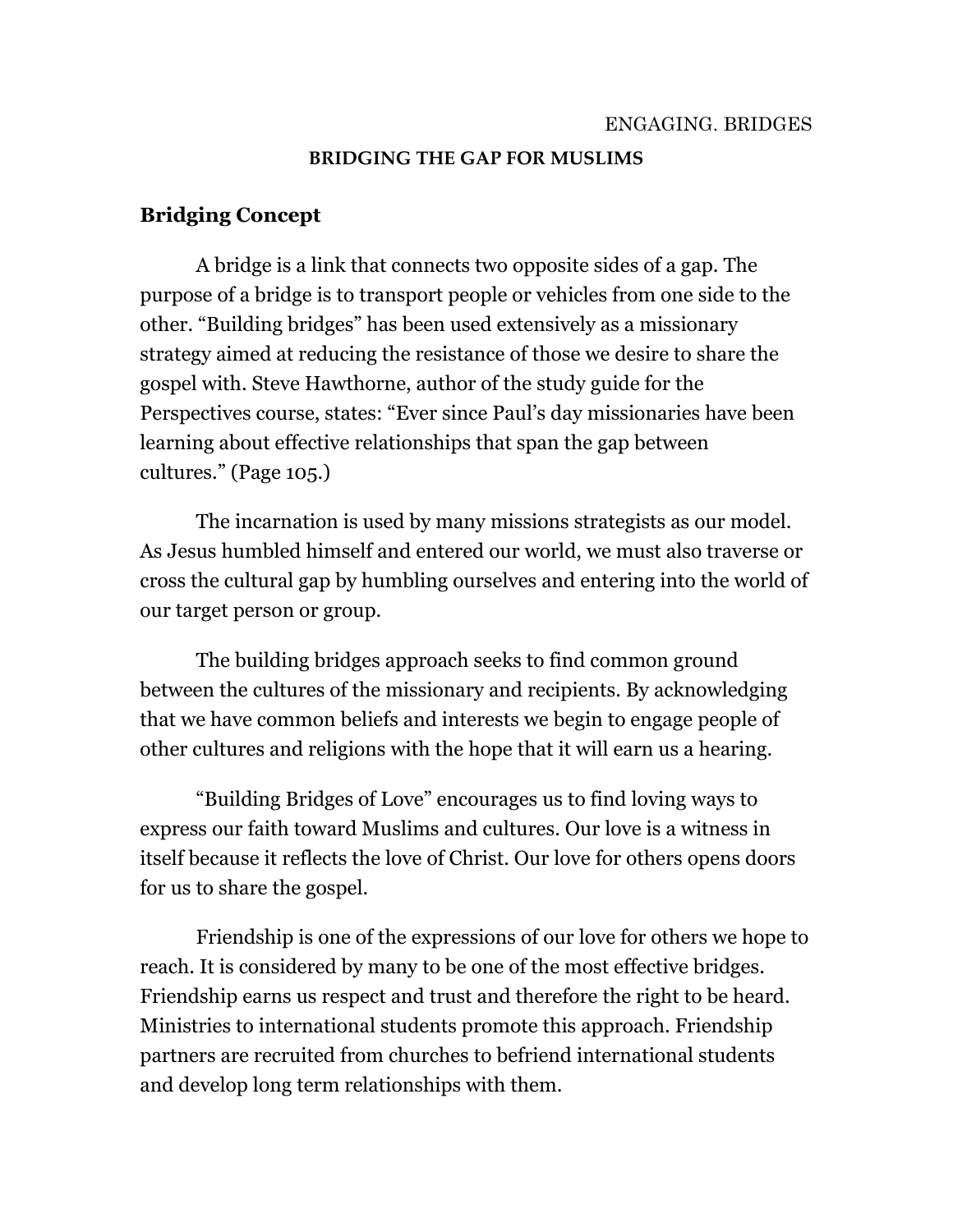Behind the concept of building bridges is a presupposition that a Christian worker must begin with where people are. We engage our audience with the familiar before introducing the unfamiliar. This is interpreted to mean we must begin with a Muslim's beliefs and culture because that is "where he is." Therefore, the Quran is used extensively as a bridge to the Bible or to the Christian message.

 Fouad Accad's book "Building Bridges" does just that. It uses the Quran extensively to break down the resistance of Muslims who have objections to the Bible and an outright Christian message. This book published by the reputable Nave's Press has inspired the Common Ground, the Camel Method, and the Insider Movement more than any other.

 This article is an invitation to rethink the concept of building bridges in Muslim evangelism.

 While I fully agree with the principles of love and friendship and I do not have an objection to using the Quran in our witness, I call on those who have become deeply entrenched in this mindset to re-examine the approach based on the word of God. We need to redefine the concept of bridges. The danger in the common ground approach lies in the fact that bridge building can be misleading. Building bridges must not be thought of as a means to mitigate between two opposite worldviews. This can lead to syncretism. Rather, it should be viewed as a passage from darkness into light, from death to life, from hell to heaven. We invite Muslims who are living in darkness to cross it to discover the great light of Christ. It is Jesus, not the Quran, nor friendship nor acts of love that is the bridge. Christ is the only bridge. He is the one who reconciles man with God and brings the prodigal home. "For there is one God and one mediator between God and men, the man Christ Jesus." (I Timothy 2:5)

#### **False Bridges**

It is an indisputable fact that, unlike atheists and people of other world religions, Muslims do believe in a Creator God. They acknowledge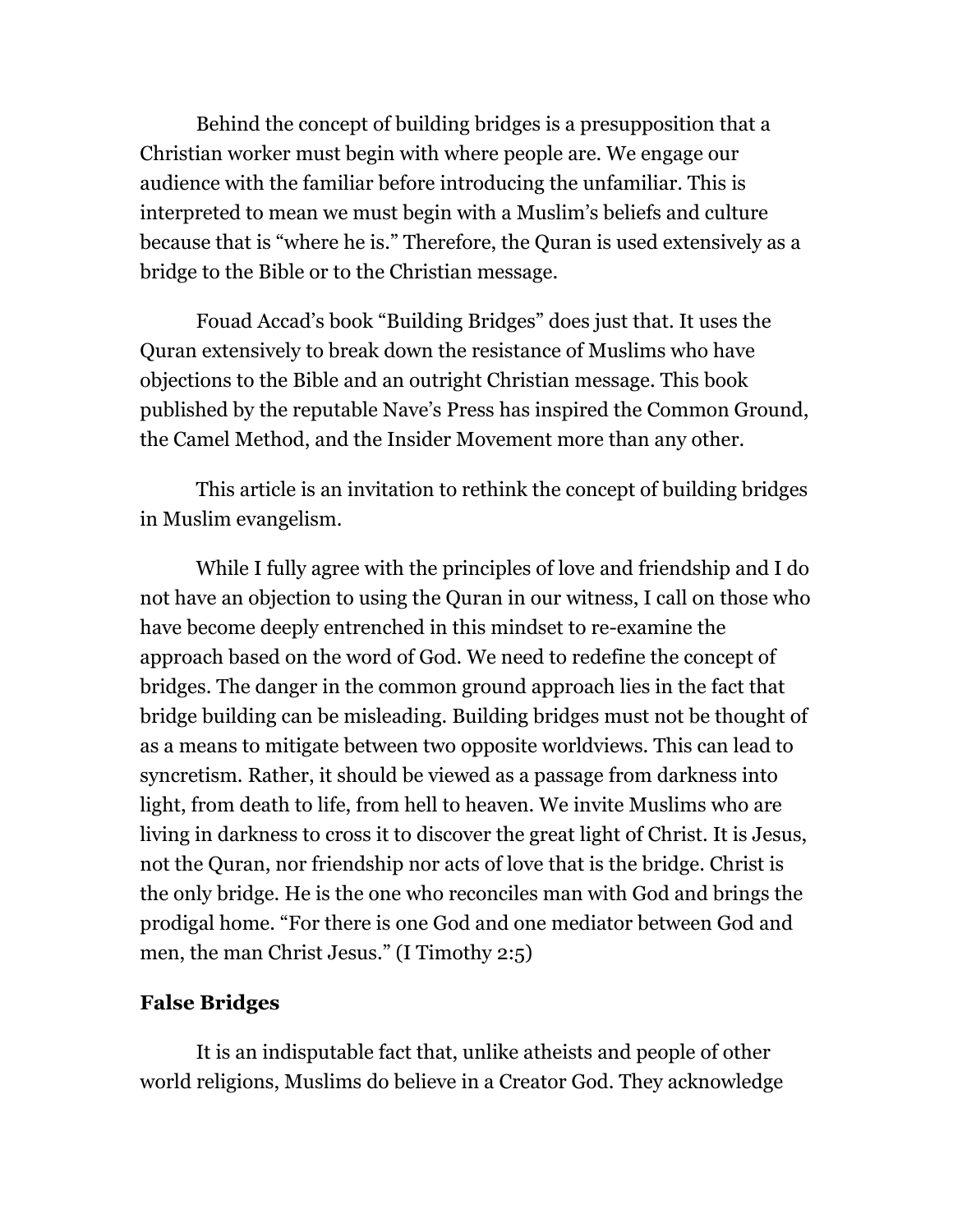many facts about Christ, revelation, prophets, heaven, hell and much more. The Quran in fact contains 93 verses that speak of Jesus. His virgin birth is no small admission. Jesus is viewed as a great prophet who has performed miracles that Muhammad never claimed to perform. Muhammad is told by God that the Quran is a confirmation of the message of the Injeel and the Torah. Most importantly Jesus is given the divine attribute of creator. He created a bird out of clay. Hypothetically, these are bridges we can and should build on.

 I have known Muslims who on their own have come to the conclusion that Jesus is greater than Muhammad. One who was preparing to be an Imam and has memorized the whole Quran as a student at most reputable Islamic seminary al-Azhar wrote a paper that Jesus is that "great sacrifice" the Quran speaks of in the story of Abraham. This led to his expulsion and imprisonment which in turn led him to cross over from the kingdom of darkness to the kingdom of the Son he loves... (Colossians 1:13)

 God indeed can use the Quran to rescue Muslims away from the darkness of Islam.

 Yet we must guard against the risk of a mental syncretism between the two belief systems. Muslims are confused when they see a Christian worker carrying a Quran and quoting extensively from it. In many cases they have assumed that this is a convert to Islam.

 From my studies in the field of Psychology and my experience working with Muslims for over 40 years I have observed that changing a deeply rooted belief is best done not by directly confronting it but by presenting a completely new and fresh alternative. The goal is not to modify a Muslim's mindset but to transform it. Not to add Jesus to the mix but for Jesus to be all in all. Not to deepen the Muslim's admiration of his Quran but to cause him to love the Bible as the only word of God. For example, rather than trying to begin with the Islamic concept of Jesus as a prophet I would simply share from scripture the supremacy of Christ and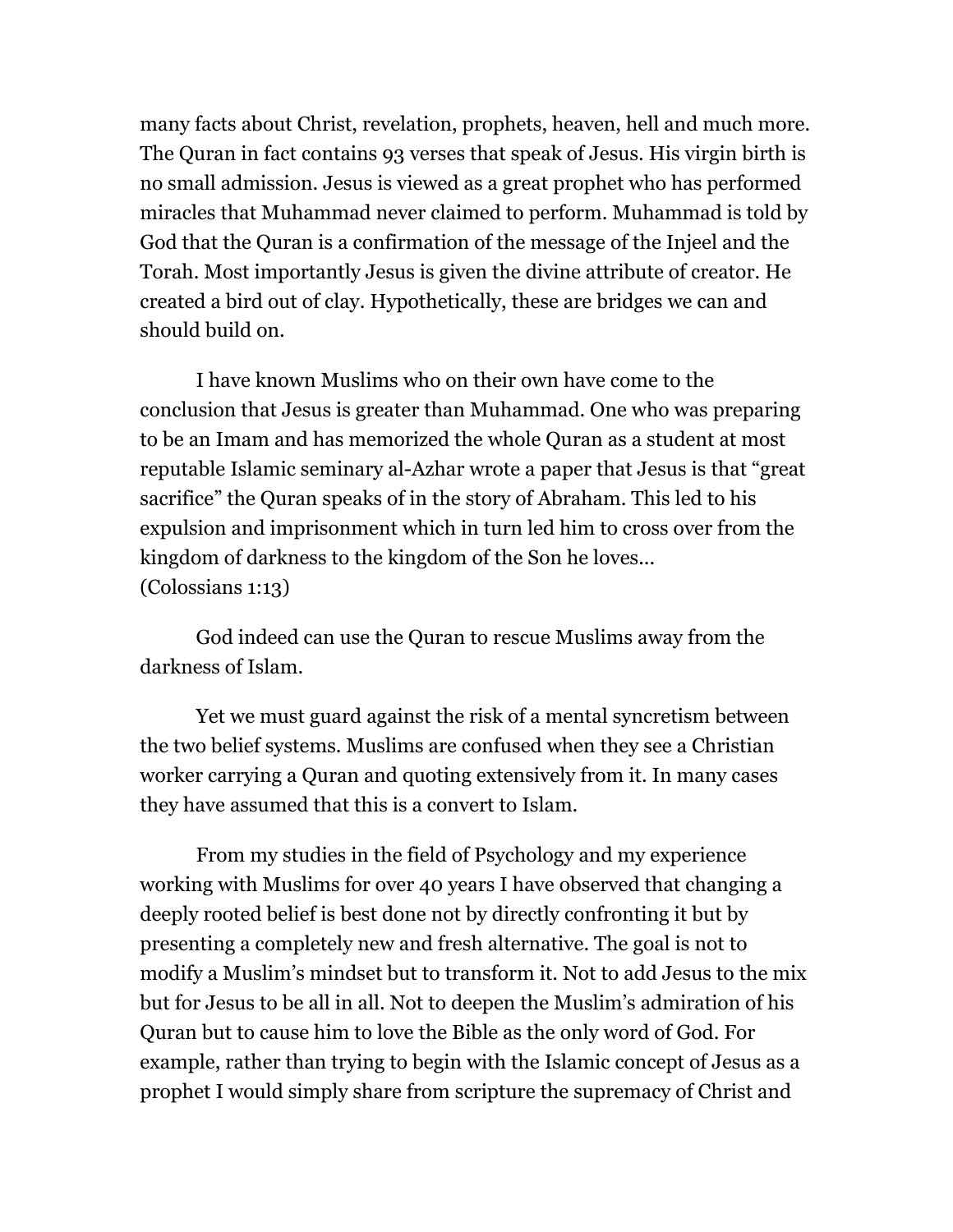let Muslims come face to face with his glory. Maha from Egypt began to read the gospel of John which led her to abandon Islam. In her testimony she stated: As I began to come face to face with Jesus I fell in love with him and wanted to give my entire life to him. I know many who feel the same. It is not about a change of belief about Jesus, but it is about falling in love with the Savior and Lord.

 Although the bridge building approach has been used for many decades, relatively few Muslims have responded by coming to Christ through this method. Claims of great results have been found to be exaggerated. Recently some have begun to notice that the initial response fades away in time because Muslims attracted to this approach ultimately return to Islam. The main reason for this is that their mentors have not confronted them with the falsehood of Islam and have not challenged them to be born again and abandon the old and embrace the new (2 Corrinthians 5:17). Thus they have lingered too long on the bridge that supposedly would guide them to the other side.

 No transformation is possible if Muslims retain the Islamic mindset. Could it be that the very bridges that seemingly span the gap actually widen it? Or perhaps these are false bridges that deceive seekers and detract them from finding Jesus, who is the only bridge that leads the lost to the right destination!

 No matter how similar to Christianity Islamic teachings may appear to be on the surface, the discrepancies are even greater. It is a temptation to linger in the comfort zone, acknowledging the positive aspects of Islam and ignoring the great chasm that separates from God. Our ultimate purpose must be to communicate the gospel of love, hope and salvation. This is not possible if they remain in the context of darkness that blinds them from seeing the Truth. We do not only call Muslims to come to Jesus. We call them away from Muhammad. We must not only direct them to value the Bible, they must abandon the Quran. The gap is only bridgeable, when Muslims recognize that they are sinners and need the Savior. Before a Muslim can grasp the implications of the death of Jesus and his victory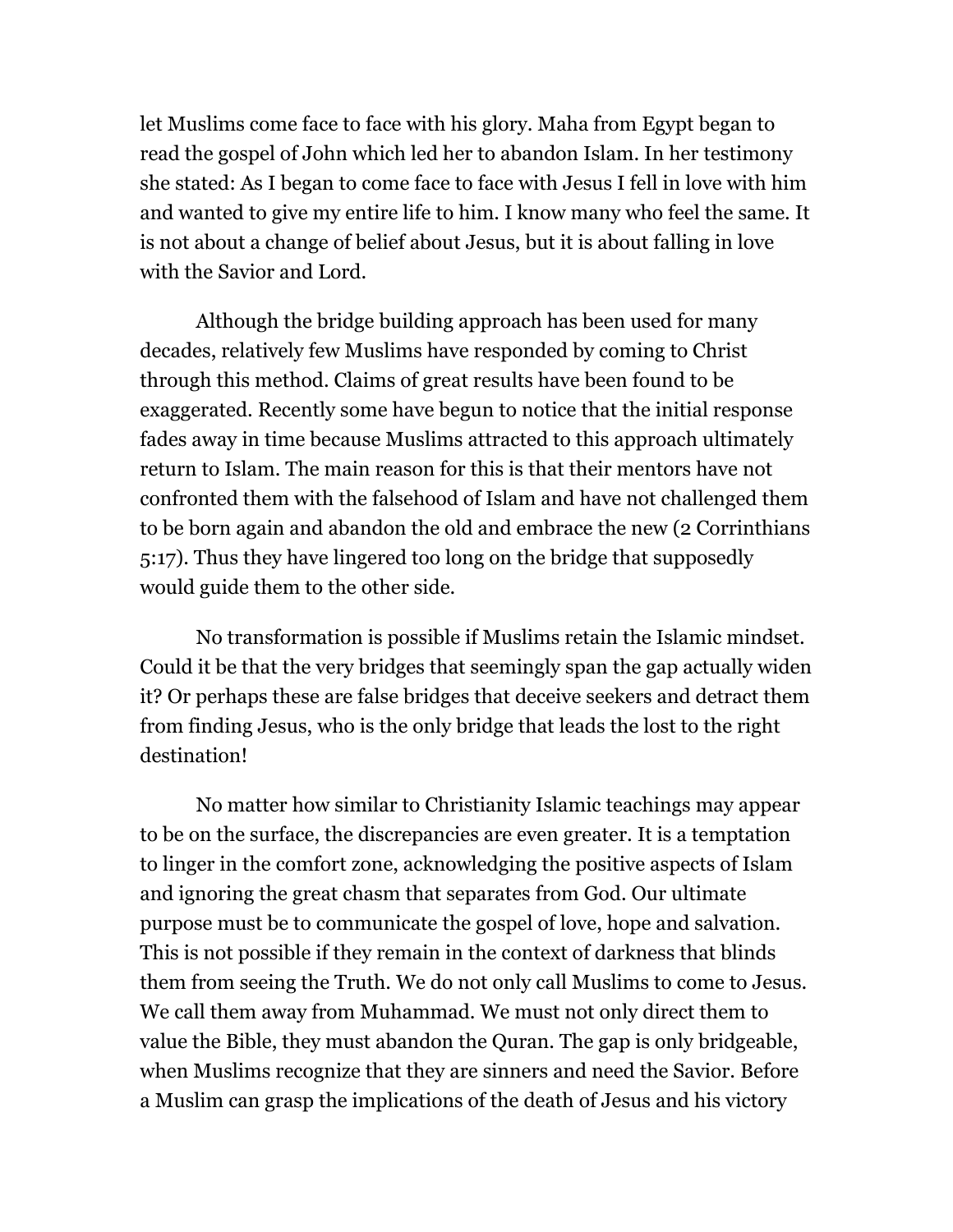over darkness and sin, he must realize his lostness and catch a glimpse of the hope of eternal life.

 How will Muslims be convinced that Jesus is the only bridge? They need a road map and signposts along the way. At every junction Muslims have to make the choice whether they want to linger in the familiar, the Quran, their beliefs and practices, or whether they will take the "narrow" way that leads to life.

#### **The Bible not the Quran is the Road Map**

Why would a Christian preach Jesus through the Quran? Is the revealed word of God inadequate to lead to Jesus? It is the most powerful road map for leading Muslims and non-Muslims to Christ. No ministry is ever fruitful without a strong emphasis on scriptures. I have seen and heard more stories of people coming to the Lord through the Bible than through any other means. I am surprised at the many "tools" of evangelism that do not include the scriptures. Although God has used many other tools such as dreams and visions, without the Bible those who have been touched by God through other means never blossom. I have heard many great testimonies by Muslims who have dramatic experiences with Jesus and down the road they have backslid and left the faith. The major reason for this is that they have not saturated their minds with the words of God. The Bible is the most effective and the only book that is accompanied by "deep conviction" from the Holy Spirit. God's Word, which to some extent has lost its value in the "Christian culture", has incredible impact on the Muslim reader. Why try to lead people to the Bible through the Quran when you can go directly to the Bible?

 I will never forget the Saudi I met on a flight from New York to Jordan. For two hours he argued with me how the Bible cannot be trusted. His eyes literally bulged when I put the Arabic New Testament in his hands. He began to read and read as though I was not there. Since my "debater" had forgotten me, I took advantage of his new distraction and enjoyed a long nap. When I woke up he was still reading and ready to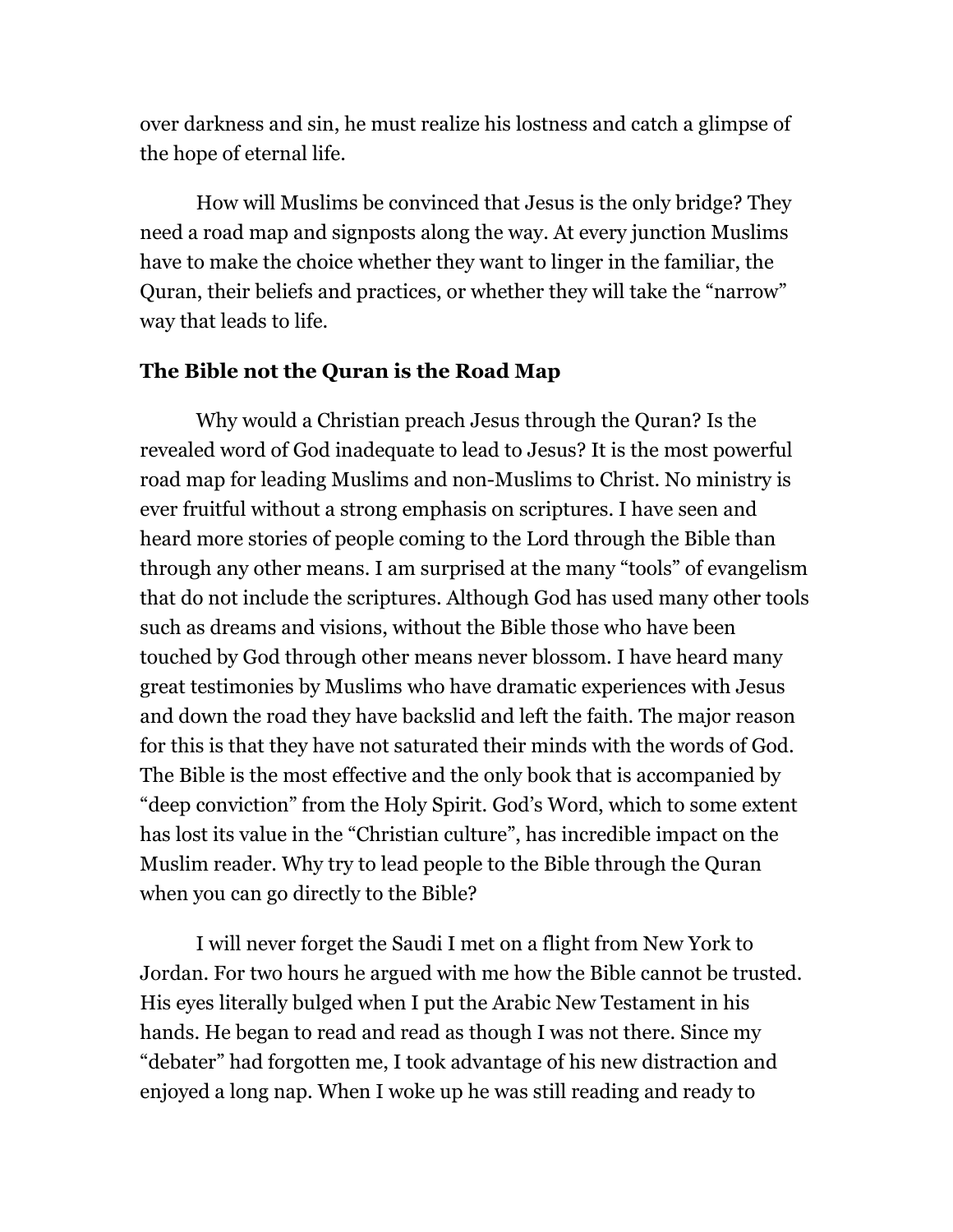discuss what Jesus meant when he taught that purity is in the heart not external or ritualistic. (Mark 7)

 Equally unforgettable is a recent incident with Shiite Muslims in South Lebanon who wanted me to debate their Imam in the local mosque. While waiting for the Imam to show up, I read selections from the Bible, including the Psalms. Others in his living room were so awed they forgot to talk to me about the debate until I reminded them later. When one of them realized that the others were mesmerized by the Bible he blurted "We cannot trust this book it has been corrupted." The trustee of the Mosque who hosted the meeting yelled at him "Shut up and listen!"

 We need to believe in the word of God as the greatest and most effective tool for evangelism and beyond. Otherwise we will be looking for all kinds of other tools which are inferior no matter how helpful they may be. No human being has ever been able to match the power of God's Word, which speaks for itself:

 "For the word of God is living and active. Sharper than any doubleedged sword, it penetrates even to dividing soul and spirit, joints and marrow; it judges the thoughts and attitudes of the heart" (Hebrews 4:12).

 After the sinner comes to Christ, the Word of God becomes the most useful tool for:

"... teaching, rebuking, correcting and training in righteousness, so that the man of God may be thoroughly equipped to every good work" (2 Timothy 3:16,17).

 If we do not express to our Muslim friends the value of God's word, we cannot expect them to value the Bible. And without the Bible they cannot find the bridge from death to life. The Bible plus the Quran is a message we must avoid at any cost.

#### **We are the Signpost**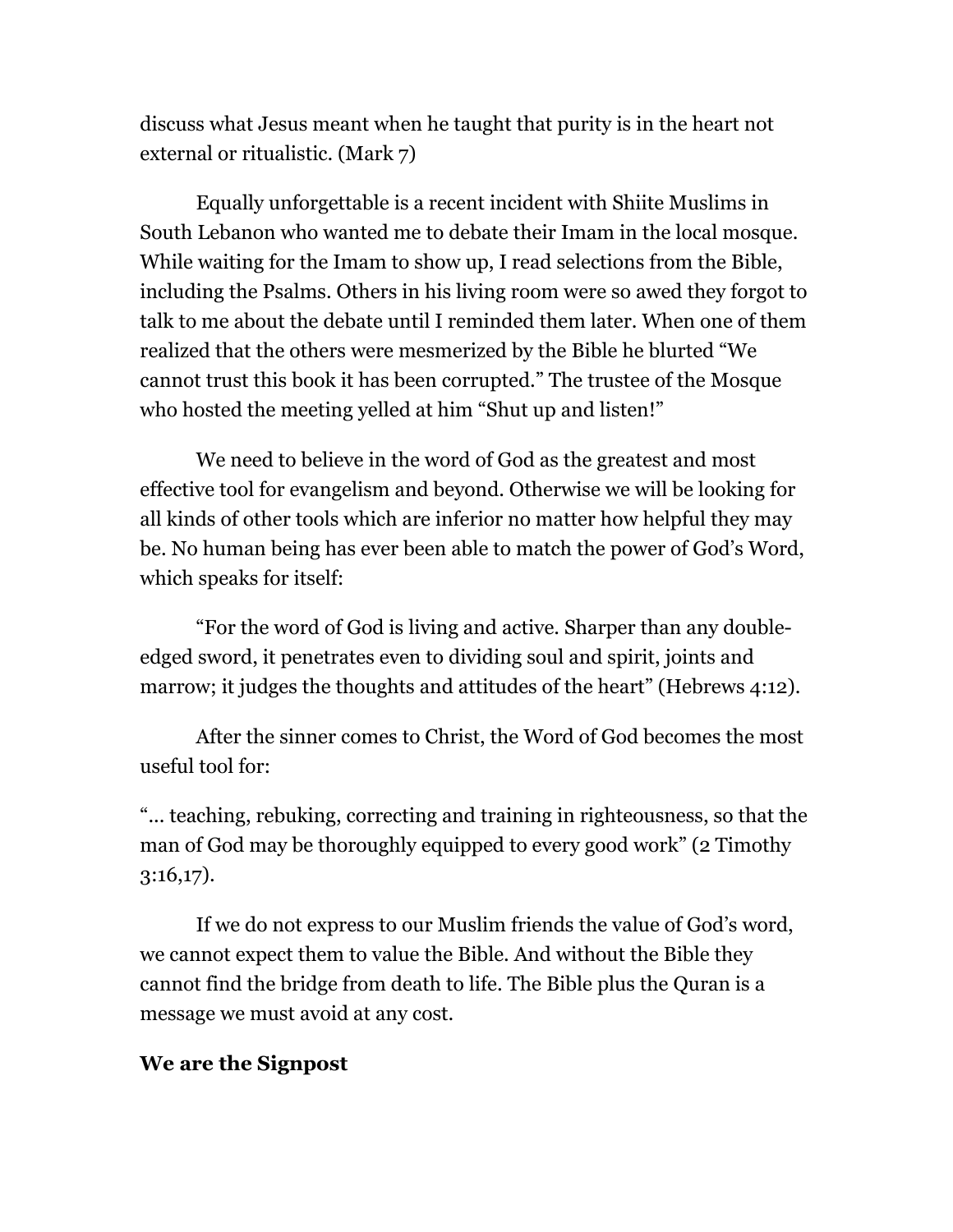Without the evangelist, no evangelism takes place. The road map maybe difficult to navigate for someone who is disoriented and lost. The evangelist opens the road map and points the way to the bridge. The evangelist is therefore a signpost to guide the traveler. This is clearly stated in (Romans 10:13-15):

Everyone who calls on the name of the Lord will be saved.

How then can they call on the one they have not believed in?

And how can they believe in the one of whom they have not heard?

And how can they hear without **someone preaching** to them?

# And how can they preach unless **they are sent**? As it is written, "How beautiful are **the feet of those who bring good news**!"

 This passage clearly puts the responsibility on the Christian worker who is sent to preach the good news of the gospel. Jesus gave us the marching order to go to the world, to preach, teach and make disciples. There is no substitute on earth for the evangelist. The role of the evangelist has been overlooked in favor of more impressive means of communication: the internet, literature, radio, TV, videos, and mass campaigns etc. I cannot emphasize this point enough. We are Christ's ambassadors:

# *"We are Christ's ambassadors, as though God were making His appeal through us. We implore you on Christ's behalf:* **Be reconciled to God. (II Corinthians 5:20).**

God often uses a number of people in the lives of the lost to bring them to a saving knowledge of Christ. Paul in (1 Corinthians 3:5, 6) explains:

"What is Apollos, And what is Paul? Only servants through whom you came to believe— as the Lord has assigned to each his task. I planted the seed, Apollo's watered it, but God made it grow... For we are God's fellow workers, you are God's field, God's building."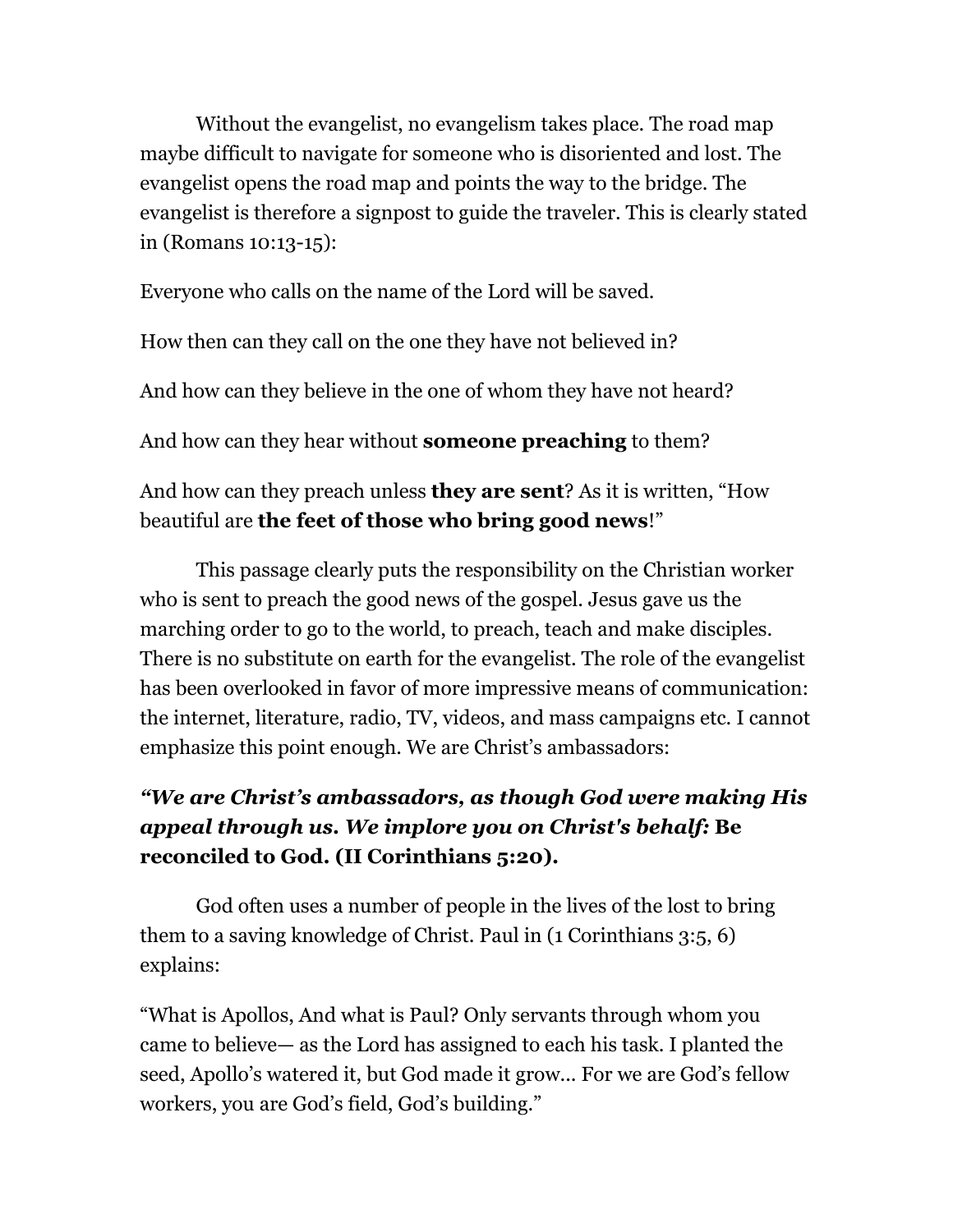As Christian workers, we are signposts who lead people to the only bridge, Jesus. Someone appropriately said that "we are the only gospel that some people may ever read." God has chosen us to be his spokespeople. We bear the major responsibility to spread the word and to point people to Jesus, who is the only true bridge between God and man.

#### **Jesus is the Bridge**

The Bible tells us that there is "one God and one mediator between God and men, the man Christ Jesus" (1 Timothy 2:5). " Salvation is found in no one else, for there is no other name under heaven given to men by which we must be saved" (Acts 3:12). If we use all kinds of methods, theories and approaches as bridges we undermine the fact that Jesus is the only true bridge. If we present Jesus as the only bridge, our message will be simply announcing the good news that God loves Muslims, that they can have a personal relationship with Him, that their sins can be forgiven, that they can have eternal life through Jesus, and that they can become children of God and join His international (universal) family of believers. As new believers, they need to know that the truth will set them free from their insecurities and fears and that Jesus will give them all he promised, including joy, peace and eternal life.

 The great gap is not between Islam and Christianity but rather between God and man. Islamic concepts which seem to be similar to Christian beliefs are far from being reliable bridges in communicating the gospel to Muslims. In fact, embedded in these beliefs are deceptions which hinder Muslims from seeing the truth clearly.

 Bridging advocates are motivated by a desire not to offend their Muslim friends. They are convinced that a Christian should have a generous attitude towards Muslims, acknowledging the truths they possess. However, if we remove the offensive aspects of the gospel, such as the cross and the deity of Christ, we have not helped our Muslim friend to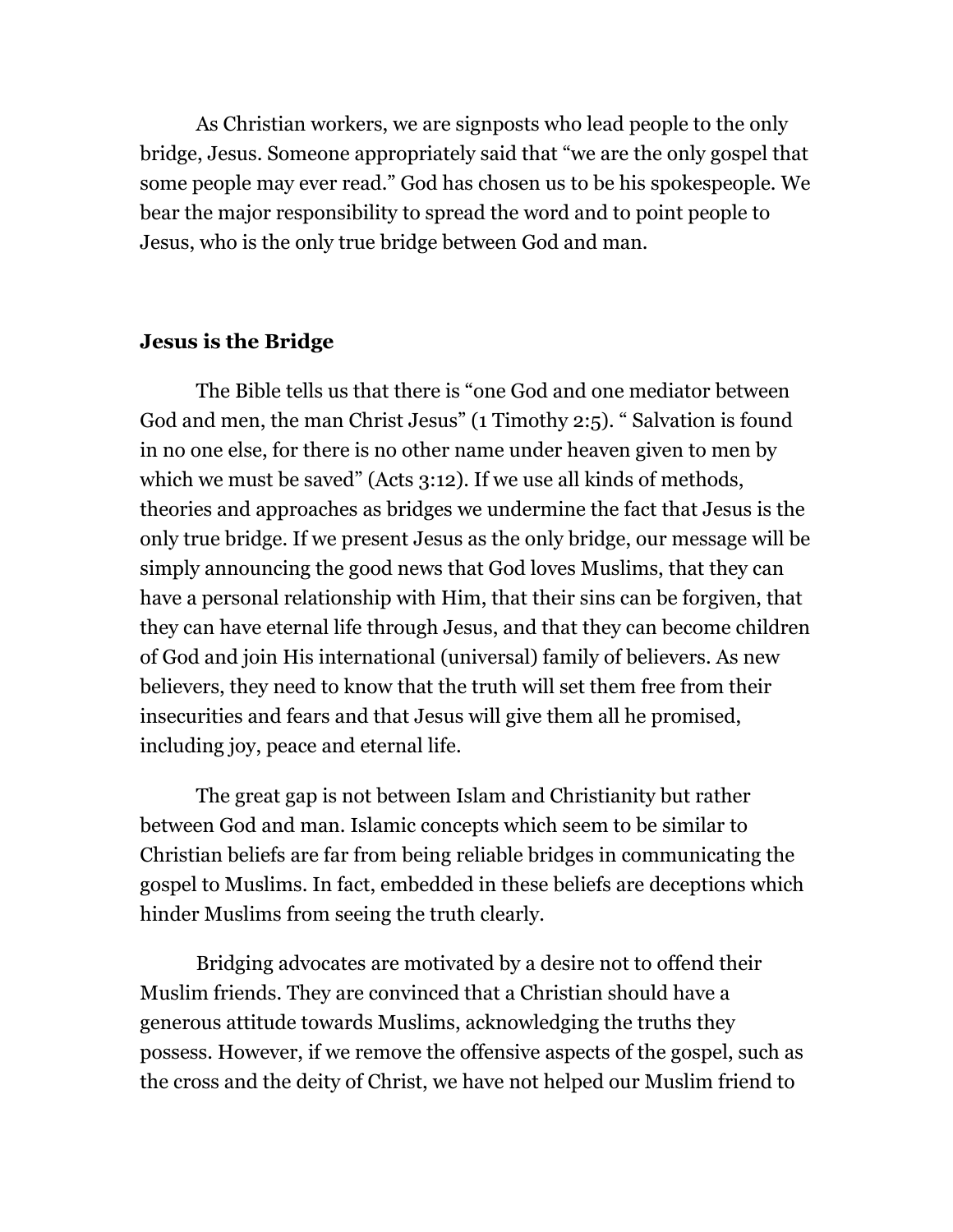hear the truth. And it is these truths about Jesus which would put them on the right road to salvation.

## **Conclusion**

It is possible to use common beliefs as starting points. We cannot and should not ignore the Muslim's recognition of God's existence, his acknowledgment of Jesus and many other biblical facts. However, if distinctions are not clearly seen by our Muslim friends, they will not be motivated to cross to the other side. In order to cross the bridge and reach the other side, the Muslim needs to be convinced that on the other side he will find satisfaction to the deepest thirst for, forgiveness, salvation and eternal life. We must seek transformation for the Muslim rather than modification.

 As messengers of the good news our approach should be to share the simple yet powerful news of God's love and His plan for the salvation of the world. Our message needs to be fresh and attractive. Most Muslims are not Muslims by choice. Many of them are seeking answers to their deep insecurity about God and eternal life. If I had just one hour with a Muslim, I would explain how he can obtain eternal life through trusting in Jesus. He may or may not accept, but at least he would have heard. This is our mandate.

 It is not conversion to the Christian religion that we are seeking, but regeneration, i.e. the rebirth of a Muslim's heart and mind — the transformation of his entire worldview. The great gap is only bridgeable by the work of the Holy Spirit who convicts of sin. It is "not by might nor by power but by my Spirit," says the Lord (Zechariah 4:6).

 Muslims who respond do not respond to our message but to the voice of God beckoning them to His fold. The Holy Spirit in turn responds by giving new life to those who respond to Him. Our goal is to see God transform the hearts of Muslims until the lost image of God in them is restored, and they are brought back to God.